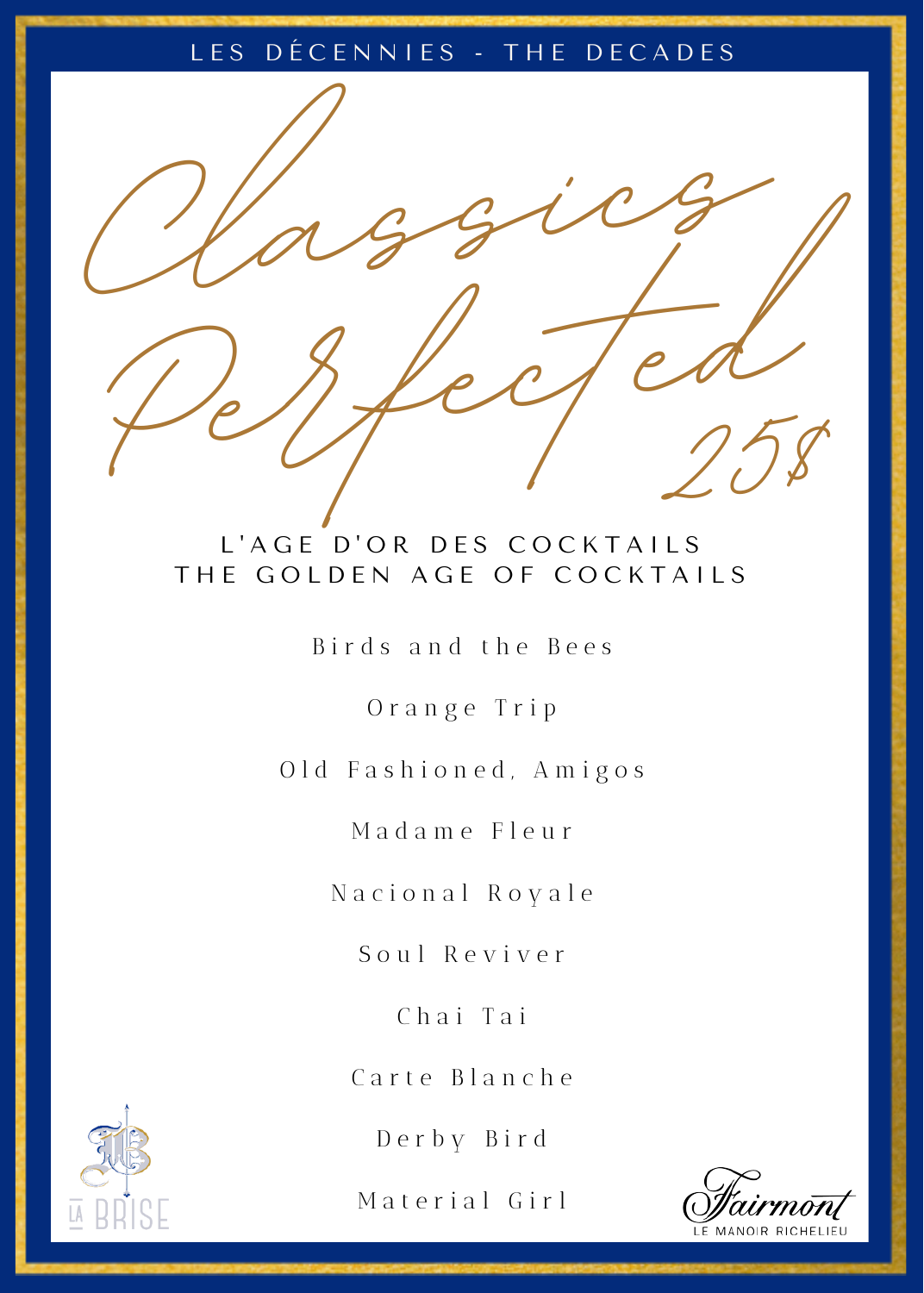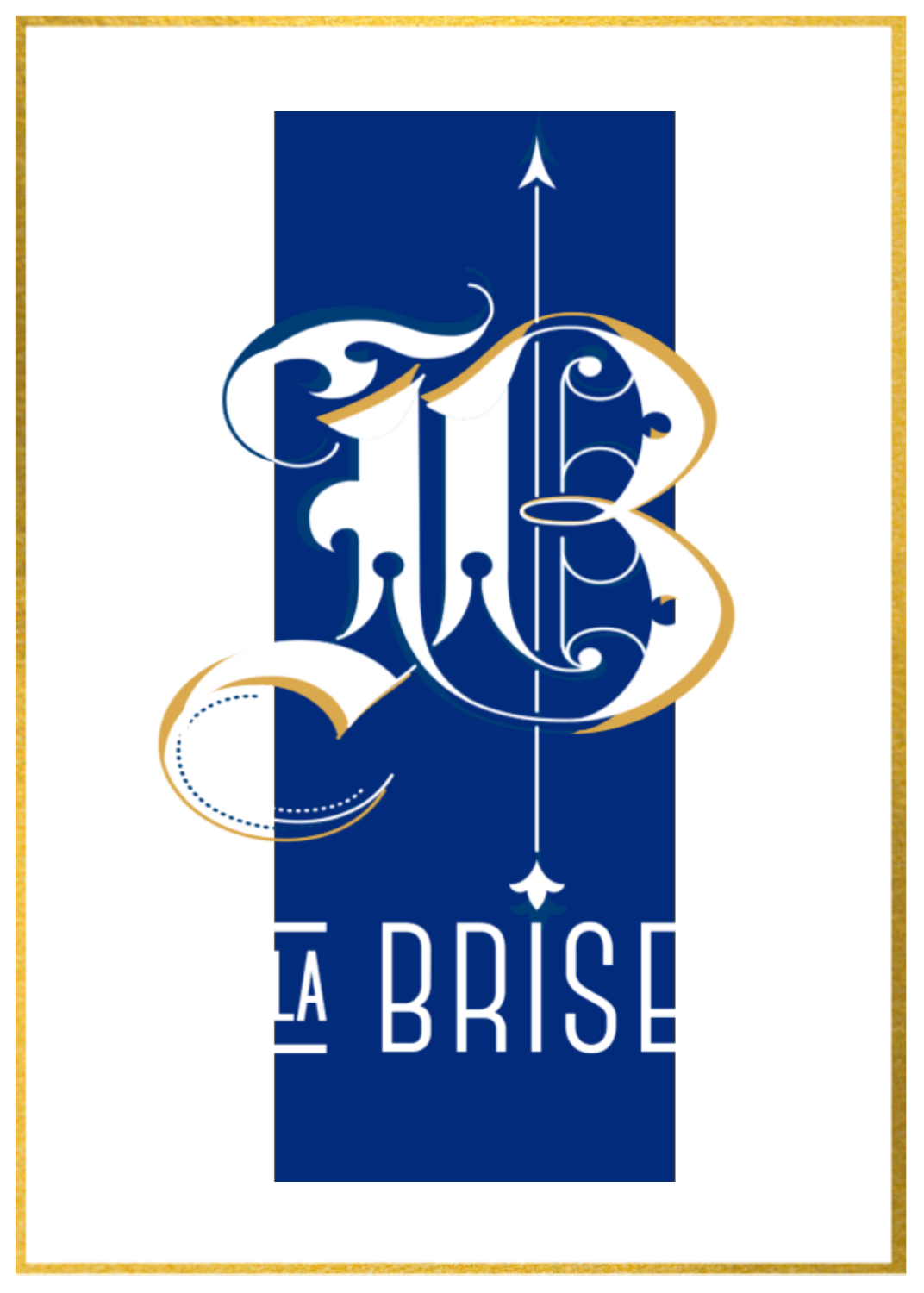# IL ETAIT UNE FOIS - ONCE UPON TIME

Jerry Thomas (1830-1885) est considéré comme le père du cocktail, il ne l'a pas inventé mais l'a introduit dans le monde et l'a fait connaître

Le "professeur" Thomas est tout simplement le premier à publier le premier livre de recettes de cocktails. c'était en 1862 et c'est cet ouvrage titré " Bartender's guide : How to mix drinks" qui a lancé le cocktail.

C' est Jerry Thomas qui a inventé n o t a m m e n t le Blue Blazer et le Tom & Jerry. Dans son livre il classe les cocktails selon des familles qui sont toujours restées d'actualité et théoriquement apprises dans les écoles de formations au bar : cobbler, egg nog,



julep, flip ou encore sour.

\* \* \* \* \* \* \* \* \* \* \* \* \* \* \* \* \* \*

Jerry Thomas (1830-1885) is considered the father of the cocktail, he did not in v e n t i t b u t in troduced it into the w orld and made it known

The "professor" Thomas is simply the first to publish the first book of recipes of cocktails, it was in 1862 and it is this book titled "Bartender's guide: How to mix drinks" which launched the cocktail.

Jerry Thomas invented the Blue Blazer and the Tom & Jerry. In his book he classes cocktails according to families that have always remained relevant and the or etically learned in training schools at the bar: cobbler, egg nog, julep, flip o r s o u r .

# B A R L A B R I S E # F E E L W E L C O M E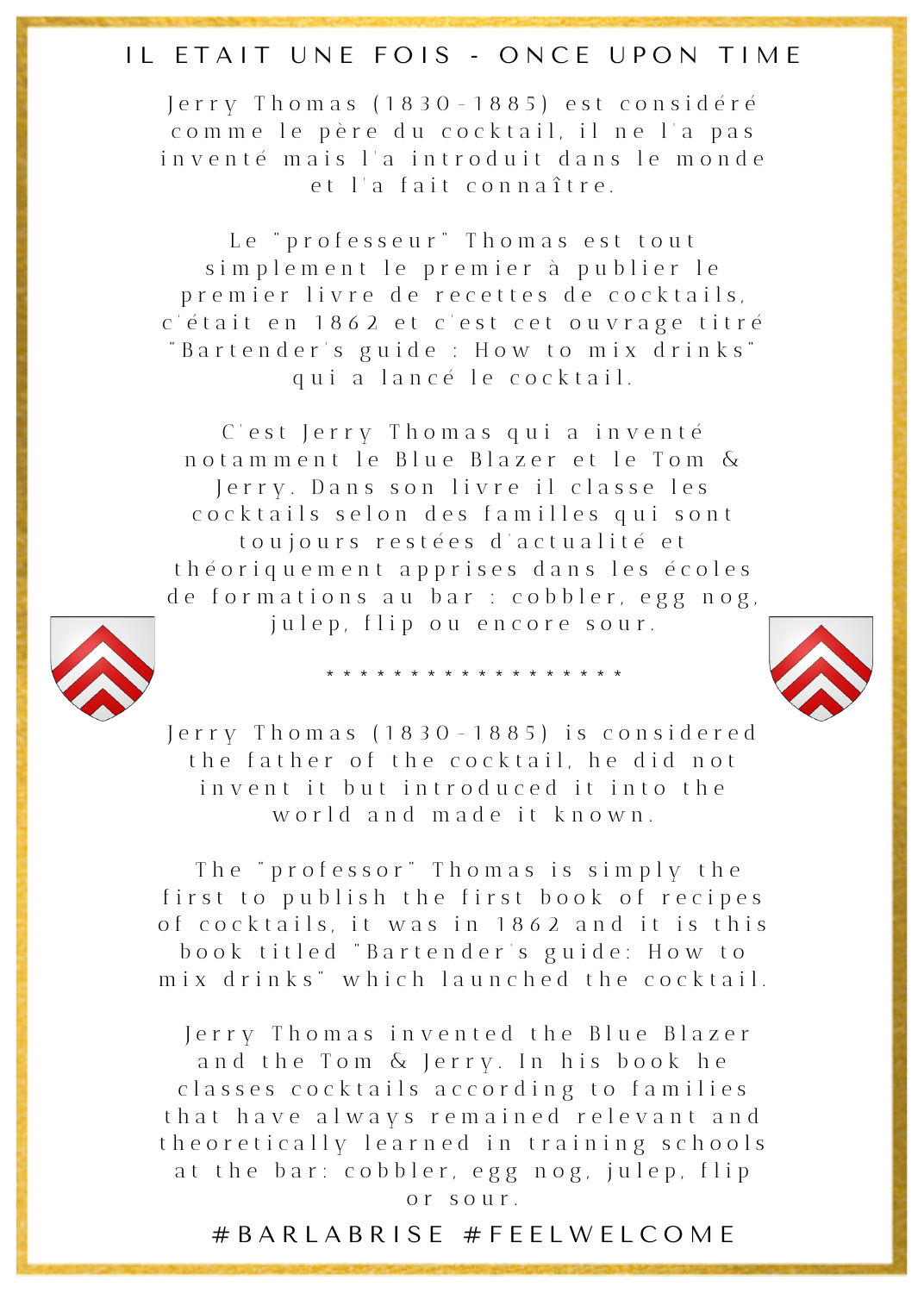Cocktails 10 **16\$**

### I N D É M O D A B L E - T I M E L E S S

A m é r i c a n o A p é r o l S p r i t z B e l l i n i B l a c k R u s s i a n B l o o d y C e a s a r B l o o d y M a r y B l u e b e r r y T e a B r a n d y A l e x a n d e r C o s m o p o l i t a n D a i q u i r i  $G$  i m  $I$  e t L e m o n D r o p L o n g I s l a n d I c e d T e a M a i T a i M a n h a t t a n M a r g a r i t a M o j i t o Moscow Mule N e g r o n i Old Fashioned P i ñ a C o l a d a R o b R o y Rusty Nail S e a B r e e z e Sex on the Beach S i d e c a r Singapore Sling Tom Collins White Russian Z o m b i e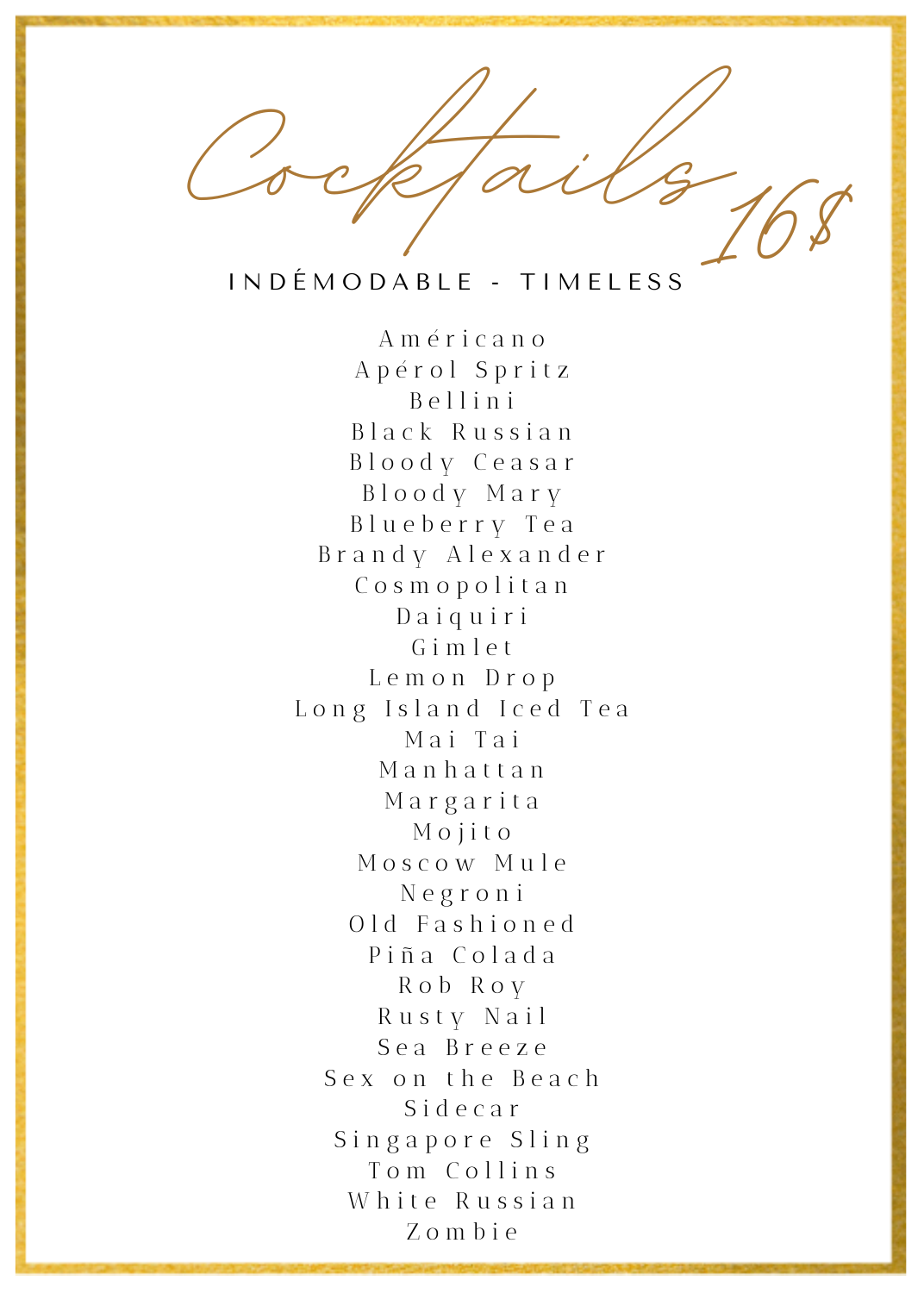# N O S COCK TAILS QUÉ BÉCOIS OUR QUÉBEC SPECIALITIES

Le Bûcheron A bases de whisky, rhum epicé et note d'érable **18\$**

Spritz Yuzu A m a r m e l a d e, p r o s e c c o & citron y u z u

Parfum de Baie V od k a, canne berge & sirop de mure

L e N i c h e t Gin bleu royal, note de camomille & citron

Thé des Monts Rhum épicé, note de pomme et herbacé

L e V e r g e r A base de calvados, prosecco & cidre de glace

Le St-Laurent Artisanal A base de gin, note saline & pamplemousse

> Sour Oc Whiskey sour aux note d'érable

Inspiration du Mixologue Mixologist creation





**19\$**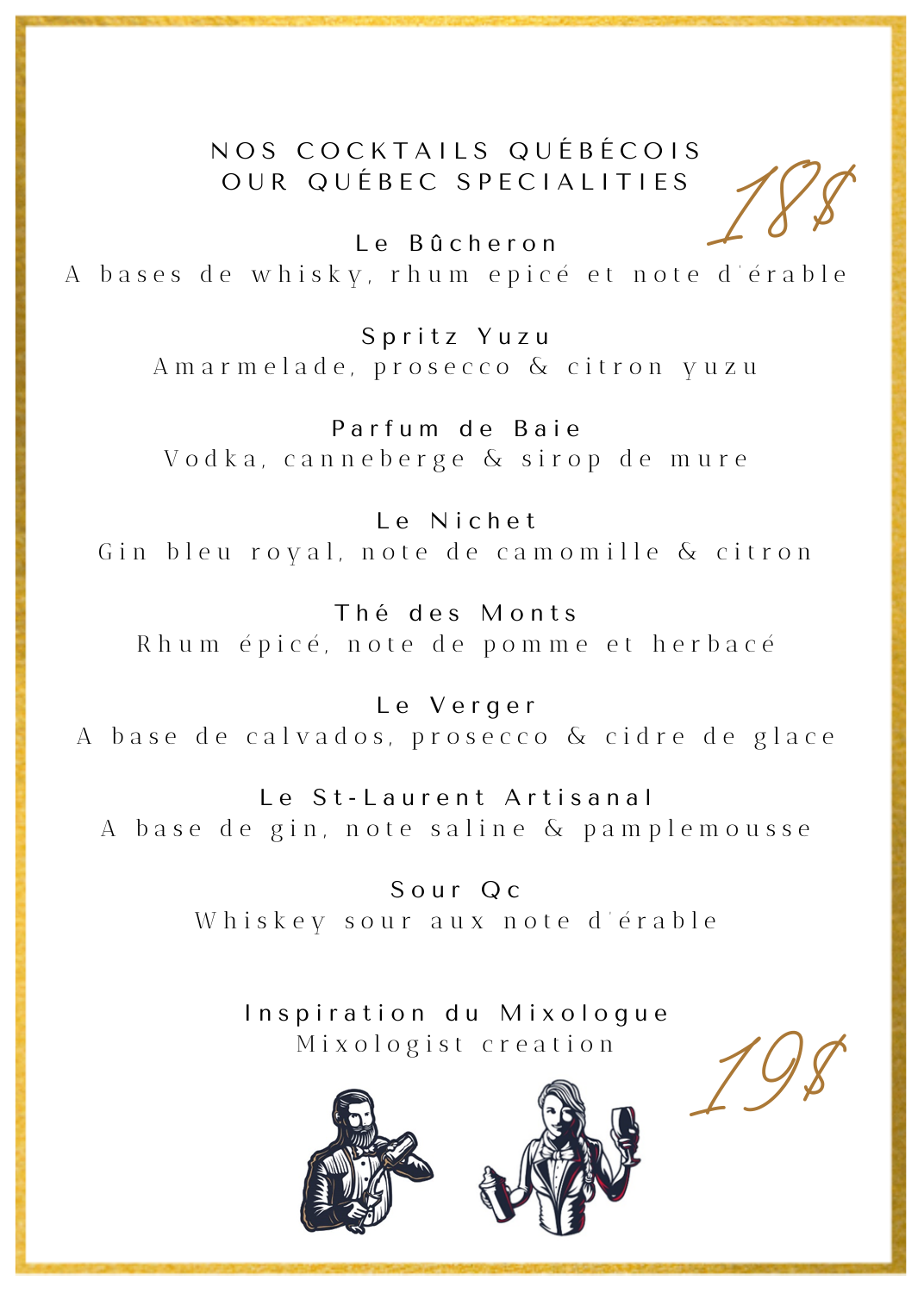

MARTINI PREMIUM 18\$ Vodka Finlandia / Gin Bombay

#### MARTINI DELUXE 20\$

Vodka Grey Goose ou Belvedere Gin Hendricks ou Botanist Islay

### MARTINI LOCAL 22\$ Vodka ou Gin Chez Menaud



GIN TONIC PREMIUM 16\$ Bombay Saphire 44° Tonic Fever Tree

GIN TONIC DELUXE 18\$ Hendricks 41.4° Tonic Fever Tree

GIN TONIC LOCAL 20\$ Menaud 42.1° Tonic Fever Tree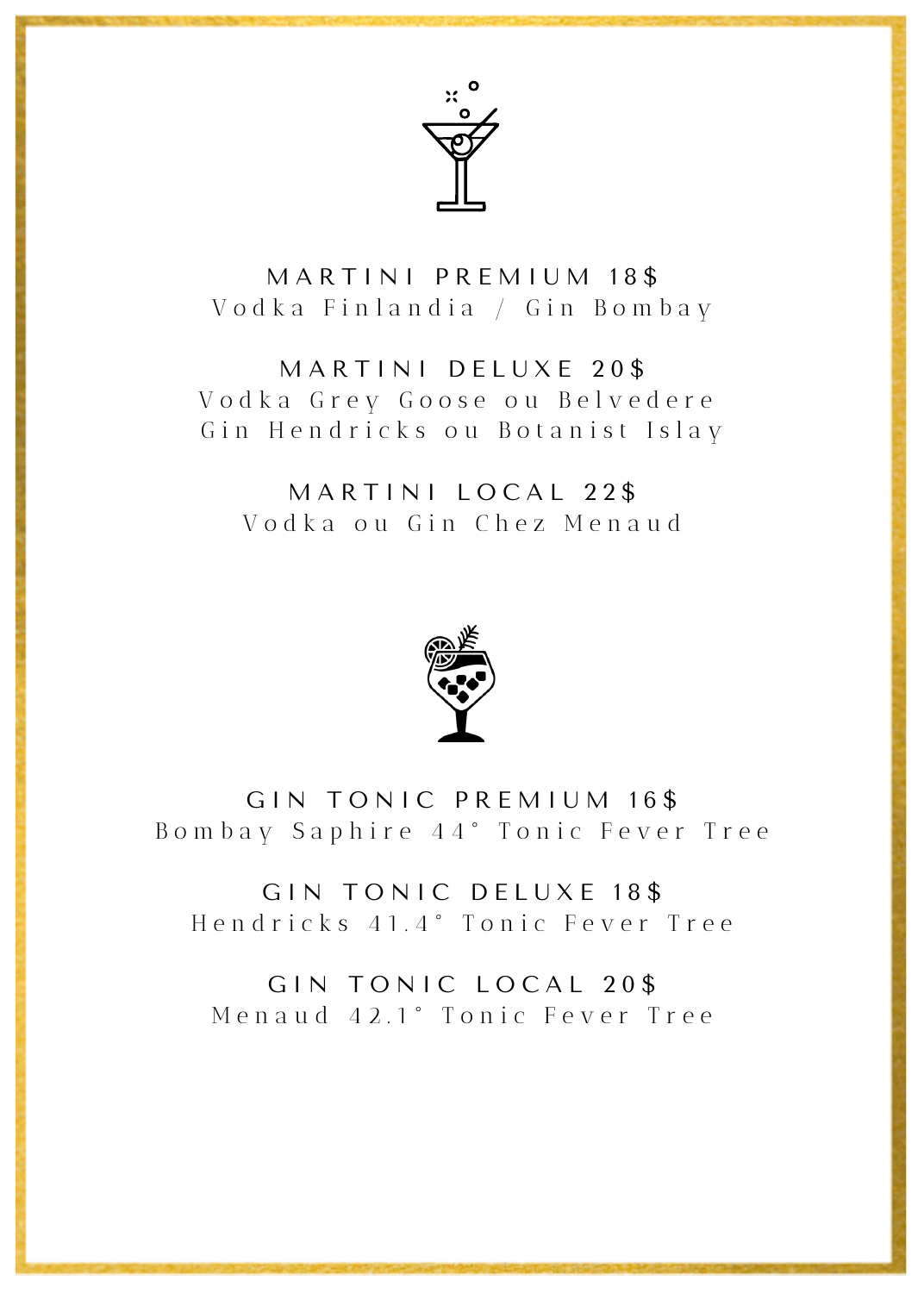Fieres - Bee

Budweiser 10\$ Bud Light 10\$ Stella Artois 10\$ Corona 10\$

Bud Prohibition\* 8.50\$ Michelob Ultra\* 8.50\$ \*Biere sans alcool - non alcoholic beer



BIERES DE MICROBRASSERIE MICROBREWERY BEER

Blanche de Charlevoix Dominus Vobiscum double Vache Folle milk stout Vache Folle FSB Flacatoune Session IPA Klass Sélection du moment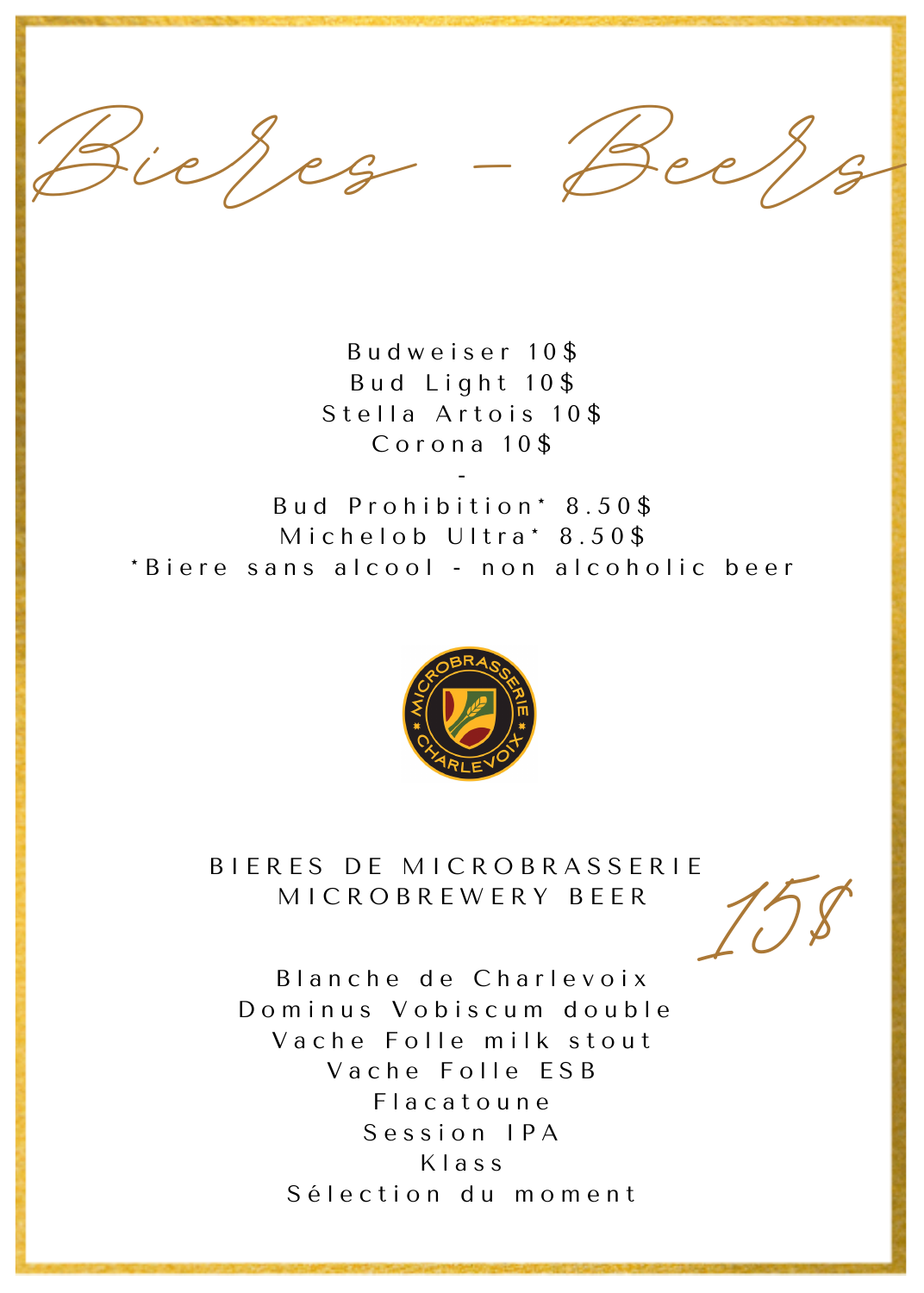pid itueux - Ligus

 $GIN 1 oz$ 

 $12\$ Beefeater 14\$ Bombay Sapphire 14\$  $U$  n q a v a Bleu Roval 14\$ Monkey 47 20\$ 16\$ Hendricks 14\$ Plymouth 14\$ Botanist Islay 14\$  $D$  and  $V$ K m 12 14\$ Menaud 18\$ Seedlip sans alcool 10\$

RHUM 1 oz

Appleton reserve 12\$ Mount gay black barrel 12\$ Mount gay XO  $17<sup>§</sup>$ Bacardi 8 11\$ Bacardi Superior Blanc 10\$ Brugal Ron  $11\text{$ Chic Choc  $12<sup>§</sup>$ Zacapa 23ans 17\$

13\$

13\$

 $10<sup>3</sup>$ 

 $14<sup>⁴</sup>$ 

16\$

 $12<sup>3</sup>$ 

 $12<sup>3</sup>$ 

18\$

 $12<sup>§</sup>$ 

 $V$  O D K A  $1$  o z

Belvedere Grey Goose Finlandia Absolut Absolut Elix Absolut citron  $Tito's$ Menaud Vodka  $S$  m i r n of f

**TFOULLA** 

| Casamigo anejo     | 18\$ |
|--------------------|------|
| Casamigos blanco   | 16\$ |
| Casamigos mezcal   | 18\$ |
| Casamigos reposado | 16\$ |
| Hornitos plata     | 12\$ |
| Patron XO Café     | 15\$ |
| Patron Silver      | 18\$ |
| Patron Anejo       | 21\$ |
| Sauza Blue silver  | 10\$ |
| Sauza tres G.      | 18\$ |
|                    |      |

PORTO - GRAPPA 2 oz

| Porto Fado        | 14\$            |
|-------------------|-----------------|
| Offley Rei Tawny  | 12 <sup>3</sup> |
| Graham 10ans      | 16\$            |
| Fonseca blanc     | 12\$            |
| T.Fladgate 20ans  | 18\$            |
| grappa sassiccaia | 24\$            |

 $COGNAC - ARMAGNAC$  $1 \quad 0 \quad Z$ 

| Hennessy Vs      | 13\$  |
|------------------|-------|
| Remy martin 1738 | 30\$  |
| Remy VSOP        | 17\$  |
| Hennessy XO      | 35\$  |
| CH.Laubade XO    | 18\$  |
| Remy Martin XO   | 35\$  |
| Brandy Cheminaud | 10\$  |
| Remy Martin XIII | 215\$ |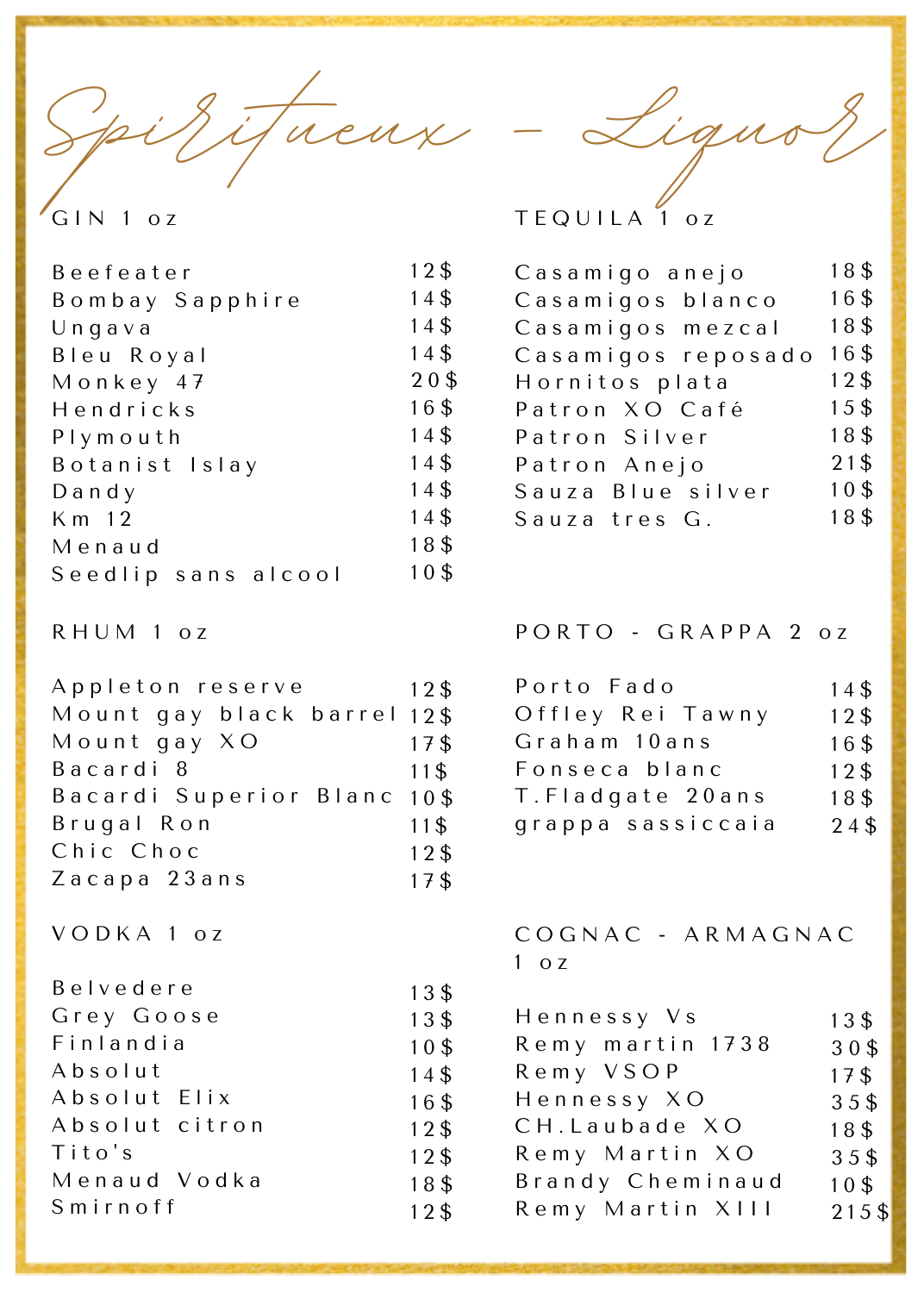Spirtueux - Lignor

| Martini Blanc             | 10\$            |
|---------------------------|-----------------|
| Martini Rossi             | 10\$            |
| Carpano antica            | 10\$            |
| Amaro Montenegro          | 10\$            |
| C y n a r                 | 10 <sup>3</sup> |
| Luxardo Maraschino        | $10\frac{3}{5}$ |
| Pernod                    | $10\frac{5}{9}$ |
| Pineau Charentes coq or   | 10\$            |
| St Raphael doré           | 10\$            |
| Muscat Venise             | $10\frac{5}{9}$ |
| $S$ o $h$ o               | 10 <sup>3</sup> |
| Malibu                    | 10\$            |
| Southern Comfort          | 10\$            |
| Soju jinro 10ans          | 17\$            |
| Bailey's                  | 11\$            |
| Kahlua                    | 11\$            |
| Tia Maria                 | 11\$            |
| Crème a glace             | 11\$            |
| Cointreau                 | $12\$           |
| Grand Marnier             | 11\$            |
| Limencello                | 11\$            |
| Irish Mist                | $12\$           |
| Drambuie                  | 11\$            |
| Amaretto Avril            | $12\$           |
| Amaretto Disarrono        | 11\$            |
| <b>B&amp;B</b>            | 11\$            |
| Poire William Prisonnière | 15\$            |
| Belle de Brillet          | 13\$            |
| Coureur des bois          | 11\$            |
| Sortillege                | 11\$            |
| Jagermeister              | $10\frac{3}{5}$ |
| Menthe Blanche            | $10\frac{3}{5}$ |
| Menthe Vert               | $10\frac{3}{5}$ |
| Sambucca                  | $10\frac{3}{5}$ |
| Calvados Boulard          | $12\$           |
| Le Glacier                | $12\$           |
| Chartreuse                | 12\$            |
| Absinthe                  | 15\$            |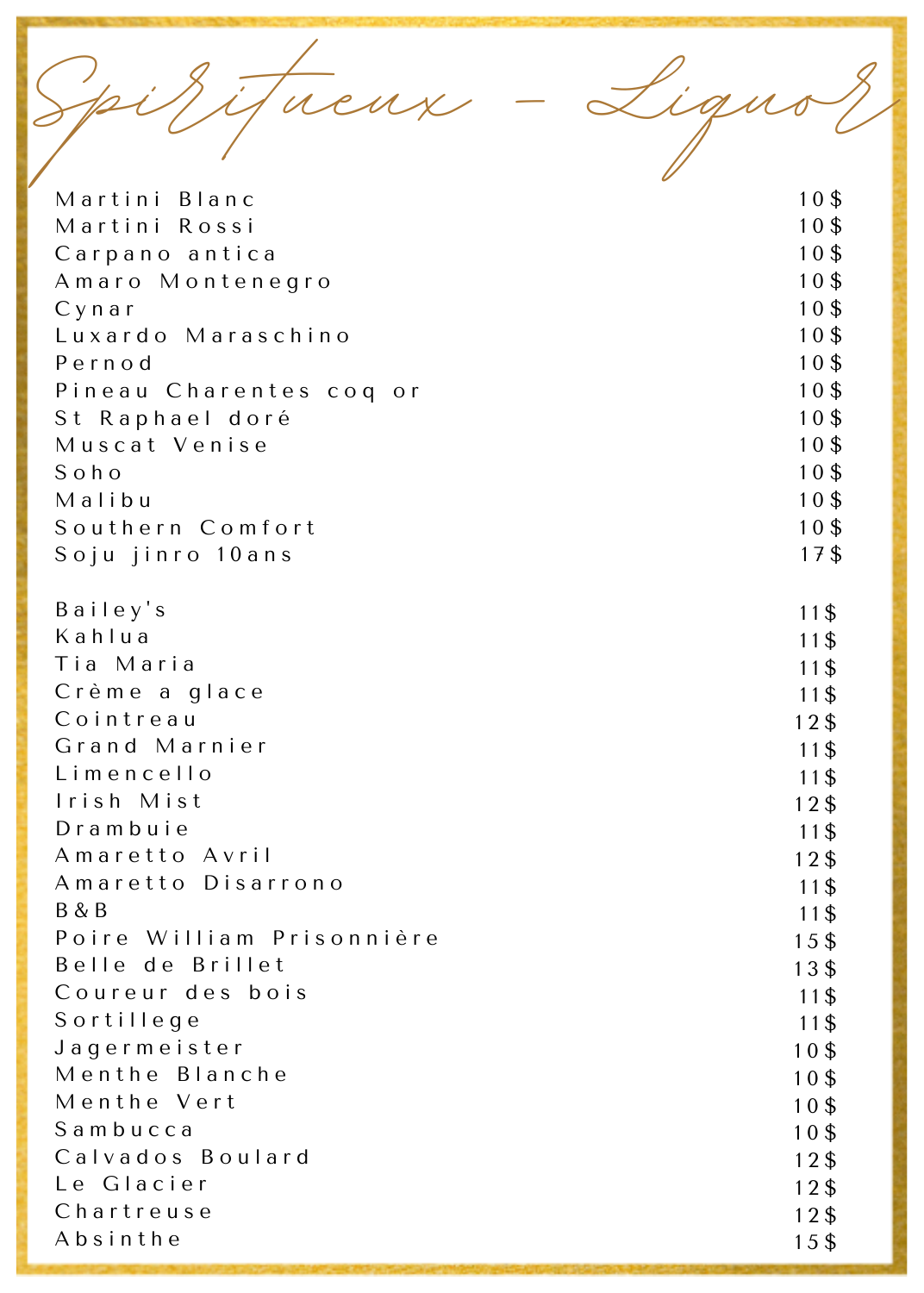#### WHISKY / SCOTCH / BOURBON / RYE 1 oz

| Canadian Club          | 10\$  |
|------------------------|-------|
| Crown Royal            | $11\$ |
| Gentleman Jack         | $12\$ |
| Jack Daniel's          | 10\$  |
| Jameson                | 10\$  |
| Tullamore dew          | $12\$ |
| Knob Creek             | $12\$ |
| Chivas Regal 12 yr     | 14\$  |
| The Famous Grouse      | $12\$ |
| Glenmorangie Original  | 18\$  |
| The Glenlivet 12yr     | 12\$  |
| The Macallan 1824 Gold | 18\$  |
| Toki Japonese          | 14\$  |
| Westland               | 30\$  |
| Bruichladdich          | 22\$  |
| Lagavulin              | $22\$ |
| $Glenlivet + de 12$    | 18\$  |
| Highland Park 12       | 18\$  |
| Glenfiddich 12yr       | $12\$ |
| Talisker               | 18\$  |
| Bowmore 12yr           | 14\$  |
| Balvenie 12yr          | 18\$  |
| Johnie Black           | 13\$  |
| Johnie Blue            | $33\$ |
| Glenmorangie Quinta    | 18\$  |
| Glenmorangie Nectar Or | $24\$ |
| Ardberg 10yr           | $22\$ |
|                        |       |
| Maker's Mark           | 13\$  |
| Woodford Reserve       | 13\$  |
| Jim Bean bourbon       | 10\$  |
|                        |       |
|                        |       |
| Crown Royal RYE        | 11\$  |
| Templeton RYE          | 15\$  |
| Jim Beam RYE           | $11\$ |
| Lot 40 RYE             | 11\$  |
| Knob Creek RYE         | 13\$  |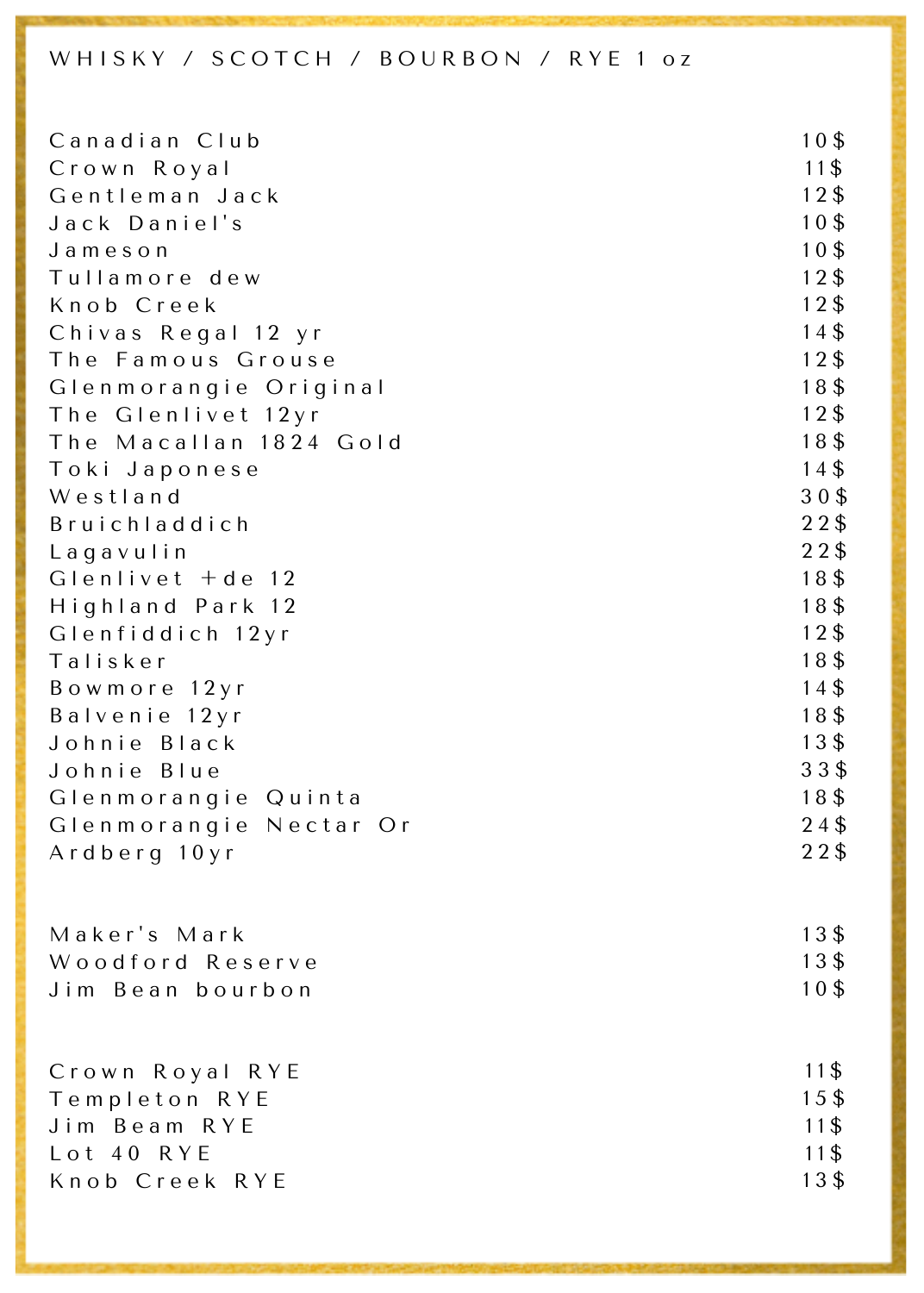Vins - Wines

| VIN BLANC - WHITE WINE                                       |                 | 50Z 80Z              |
|--------------------------------------------------------------|-----------------|----------------------|
| ITALIE Le Argile Pinot Grigio 2020                           | 14\$ 21\$       |                      |
| FRANCE Muscadet sur Lie Barré & Frères 2018                  | 17\$ 24\$       |                      |
| FRANCE Château La Tuilerie du Puy 2019<br>Entre Deux Mers    |                 | 16\$ 23\$            |
| ESPAGNE Paralleda, Macabeo Can Feixes Bio                    |                 | 18\$ 25\$            |
| VIN ROUGE - RED WINE                                         |                 |                      |
| FRANCE Saint Nabor Cuvée Exclusive 2018                      | 14\$ 21\$       |                      |
| FRANCE Bordeaux Supérieur Château<br>La Tuilerie du Puy 2018 | 17\$ 24\$       |                      |
| ESPAGNE Nekeas, El Camino 2019                               | 14\$ 21\$       |                      |
| ITALIE Chianti Renzo & Masi 2019                             |                 | 16\$ 23\$            |
| VIN ROSÉ - ROSE WINE                                         |                 |                      |
| ITALIE Rosa Dei Masi 2020                                    | 14\$ 21\$       |                      |
| BULLES - BUBBLES                                             |                 | b <sub>t</sub>       |
| Prosecco Masi                                                | 16\$            | 80\$<br>80\$         |
| Prosecco Vino da tavola, Ruffino rosé                        | 36\$            | $160$ \$             |
| Champagne Tribaut<br>Champagne Moët & Chandon                | $40\frac{4}{3}$ | $175$ \$<br>$175$ \$ |
| Champagne Veuve Clicquot<br>Dom-Perignon                     |                 | 850\$                |